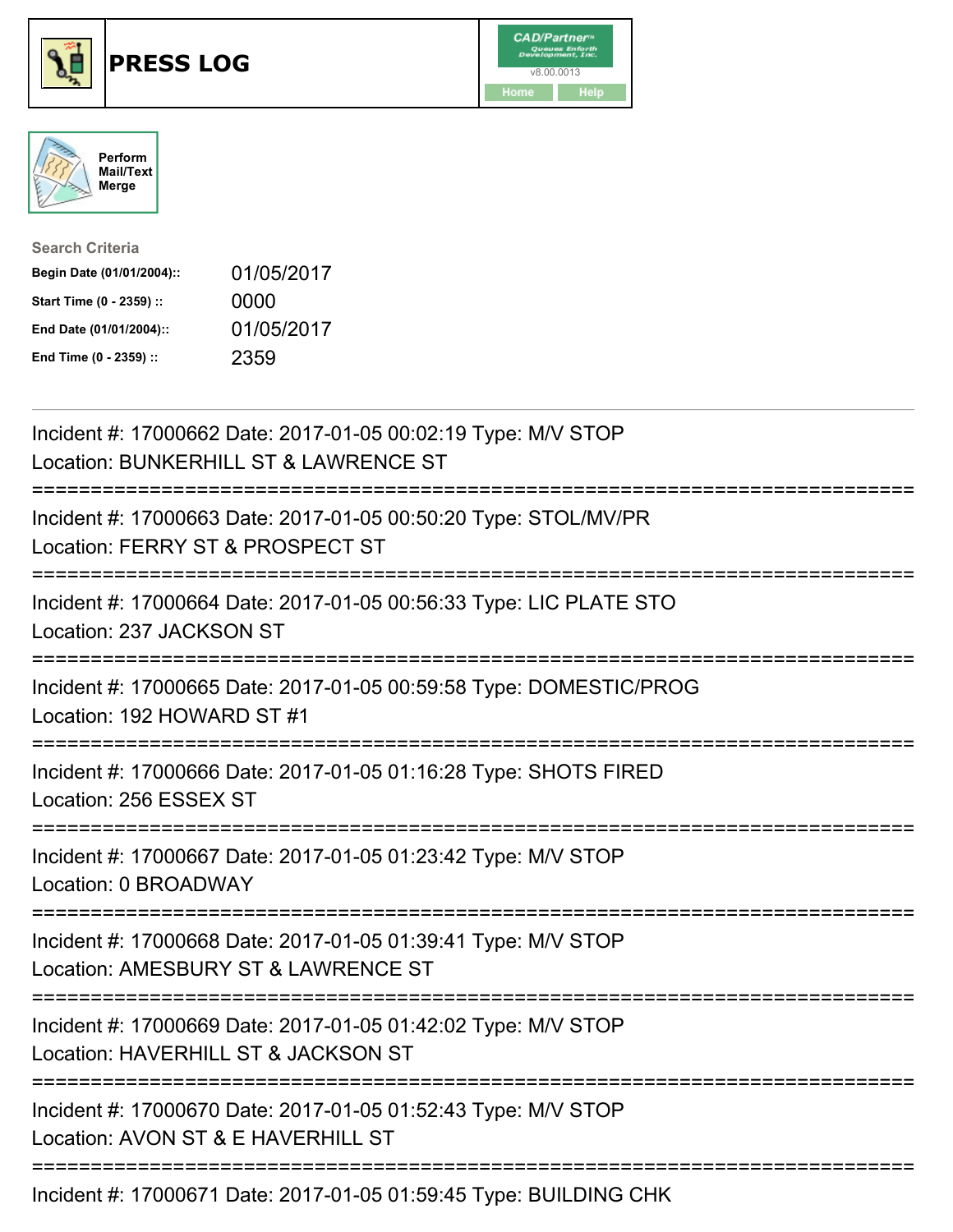| Location: HAMELS LIQUORS / 678 HAVERHILL ST                                                                                                                                                  |
|----------------------------------------------------------------------------------------------------------------------------------------------------------------------------------------------|
| Incident #: 17000672 Date: 2017-01-05 02:03:29 Type: TOW/REC/STOL<br>Location: 22 CHARDON ST<br>====================================                                                         |
| Incident #: 17000673 Date: 2017-01-05 02:12:44 Type: M/V STOP<br>Location: HAVERHILL ST & JACKSON ST                                                                                         |
| Incident #: 17000674 Date: 2017-01-05 02:23:53 Type: BUILDING CHK<br>Location: HAFFNERS CAR WASH / 330 S BROADWAY<br>=================================<br>---------------------------------- |
| Incident #: 17000675 Date: 2017-01-05 02:26:21 Type: BUILDING CHK<br>Location: PEMBERTON PARK / CENTRAL BRIDGE                                                                               |
| Incident #: 17000676 Date: 2017-01-05 02:27:07 Type: M/V STOP<br>Location: EXETER ST & WINTHROP AV                                                                                           |
| Incident #: 17000677 Date: 2017-01-05 02:39:52 Type: TOW/REPOSSED<br>Location: 22 BROOK ST                                                                                                   |
| Incident #: 17000678 Date: 2017-01-05 02:53:33 Type: TOW/REC/STOL<br>Location: 74 EXCHANGE ST                                                                                                |
| Incident #: 17000679 Date: 2017-01-05 02:59:46 Type: ALARM/BURG<br>Location: RUIZ RESIDENCE / 157 SARATOGA ST                                                                                |
| Incident #: 17000680 Date: 2017-01-05 03:05:11 Type: ASSSIT OTHER PD<br>Location: 56 E HAVERHILL ST                                                                                          |
| Incident #: 17000681 Date: 2017-01-05 03:47:41 Type: BUILDING CHK<br>Location: 53 MANN ST                                                                                                    |
| Incident #: 17000682 Date: 2017-01-05 03:48:28 Type: BUILDING CHK<br>Location: PEMBERTON PARK / 410 CANAL ST                                                                                 |
| Incident #: 17000683 Date: 2017-01-05 04:02:55 Type: BUILDING CHK<br>Location: 63 MANN                                                                                                       |
| Incident #: 17000684 Date: 2017-01-05 04:03:57 Type: BUILDING CHK<br>Location: 678 HAVERHILL ST                                                                                              |
| Incident #: 17000685 Date: 2017-01-05 04:04:26 Type: BUILDING CHK                                                                                                                            |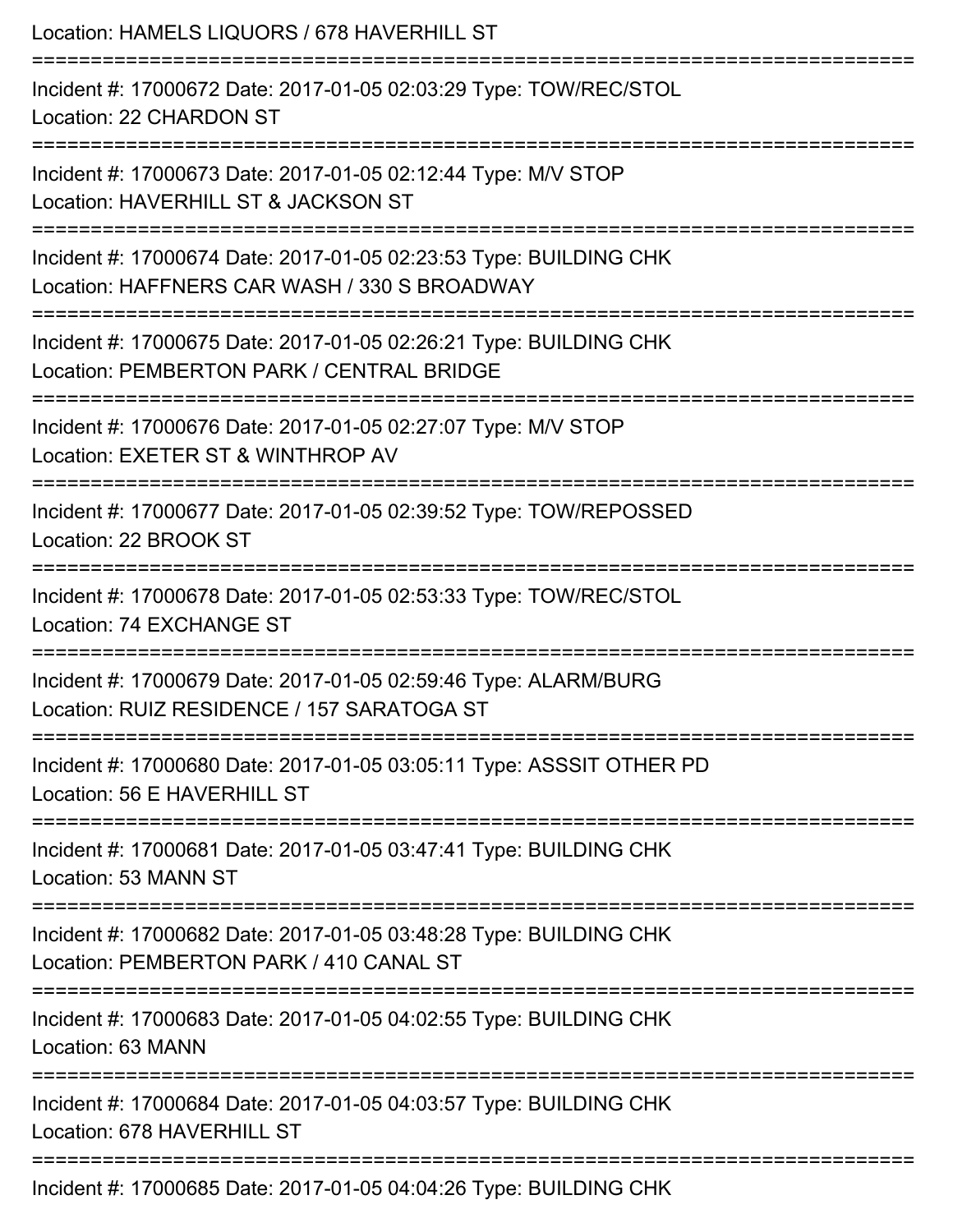| Incident #: 17000686 Date: 2017-01-05 04:06:54 Type: M/V STOP<br>Location: BROADWAY & CROSS ST                    |
|-------------------------------------------------------------------------------------------------------------------|
| Incident #: 17000687 Date: 2017-01-05 04:10:01 Type: BUILDING CHK<br>Location: 600 BROADWAY                       |
| Incident #: 17000688 Date: 2017-01-05 04:13:10 Type: BUILDING CHK<br><b>Location: 75 MANCHESTER ST</b>            |
| Incident #: 17000689 Date: 2017-01-05 04:13:53 Type: BUILDING CHK<br>Location: COCINA RESTAURANT / 111 S BROADWAY |
| Incident #: 17000690 Date: 2017-01-05 04:17:14 Type: M/V STOP<br>Location: MANCHESTER ST & WEST ST                |
| Incident #: 17000691 Date: 2017-01-05 04:26:57 Type: B&E/MV/PAST<br>Location: 89 WOODLAND ST                      |
| Incident #: 17000692 Date: 2017-01-05 04:39:10 Type: ALARM/BURG<br>Location: RUIZ RESIDENCE / 157 SARATOGA ST     |
| Incident #: 17000693 Date: 2017-01-05 04:46:18 Type: BUILDING CHK<br>Location: 53 MANN ST                         |
| Incident #: 17000694 Date: 2017-01-05 04:54:34 Type: MV/BLOCKING<br>Location: 358 ANDOVER ST                      |
| Incident #: 17000695 Date: 2017-01-05 05:36:13 Type: VIO CITY ORD<br>Location: 3-12 PARK ST                       |
| Incident #: 17000696 Date: 2017-01-05 06:41:21 Type: ALARM/BURG<br>Location: DOCTORS CENTER / 100 AMESBURY ST     |
| Incident #: 17000697 Date: 2017-01-05 06:43:39 Type: MV/BLOCKING<br>Location: 119 MARGIN ST                       |
| Incident #: 17000698 Date: 2017-01-05 07:05:57 Type: PARK & WALK<br>Location: BRADFORD ST & BROADWAY              |
| Incident #: 17000699 Date: 2017-01-05 07:09:36 Type: NOTIFICATION                                                 |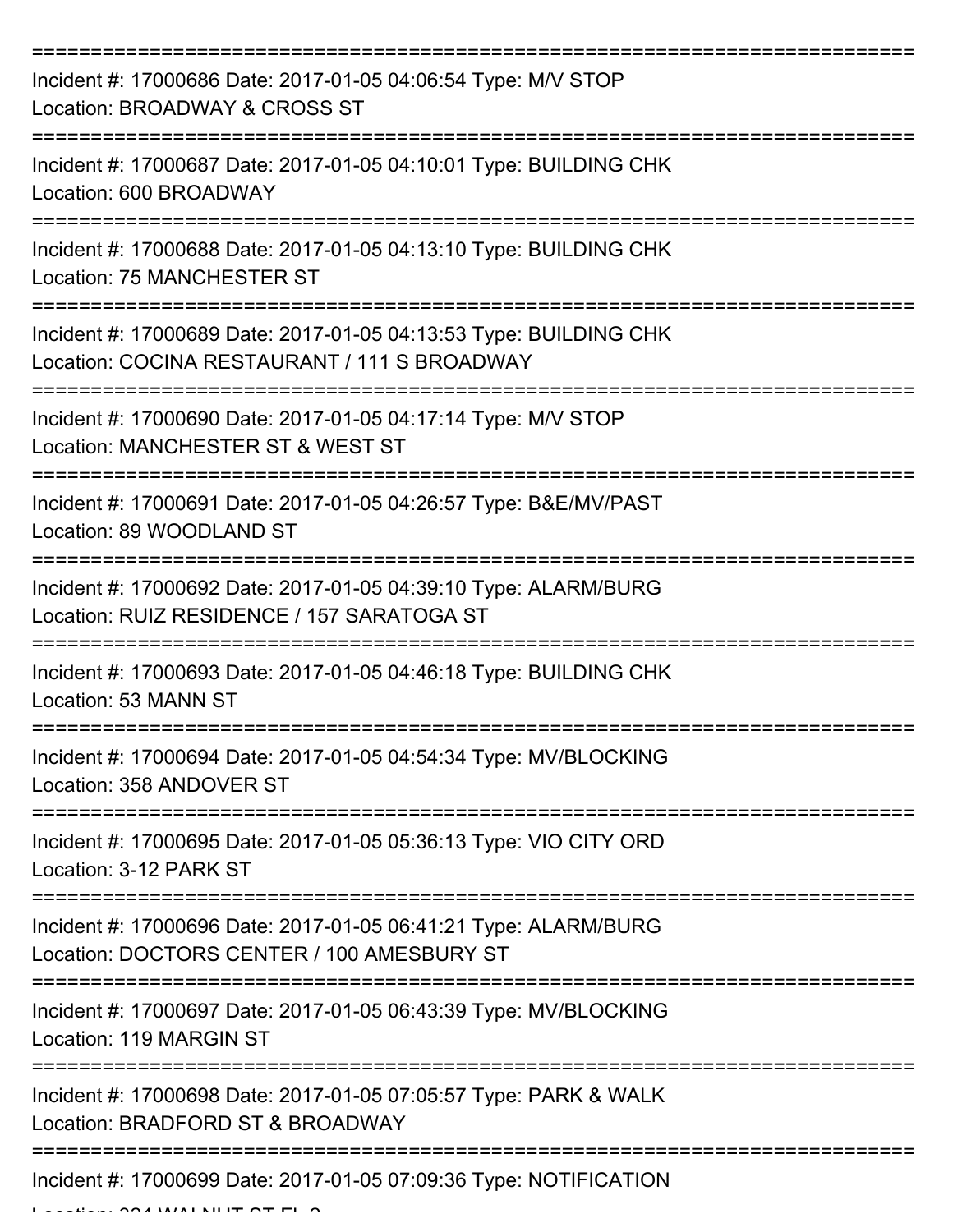| Incident #: 17000700 Date: 2017-01-05 07:17:35 Type: M/V STOP<br>Location: BENNINGTON ST & ERVING AV         |
|--------------------------------------------------------------------------------------------------------------|
| Incident #: 17000701 Date: 2017-01-05 07:29:02 Type: GENERAL SERV<br>Location: MERRIMACK ST & PARKER ST      |
| Incident #: 17000702 Date: 2017-01-05 07:34:28 Type: M/V STOP<br>Location: BROADWAY & CEDAR ST               |
| Incident #: 17000703 Date: 2017-01-05 07:43:09 Type: M/V STOP<br>Location: S BROADWAY & SALEM ST             |
| Incident #: 17000704 Date: 2017-01-05 07:46:43 Type: M/V STOP<br>Location: CENTRE ST & WALNUT ST             |
| Incident #: 17000705 Date: 2017-01-05 07:49:23 Type: M/V STOP<br>Location: HAMPSHIRE ST & LOWELL ST          |
| Incident #: 17000706 Date: 2017-01-05 07:51:25 Type: AUTO ACC/NO PI<br>Location: BOXFORD ST & WINTHROP AV    |
| Incident #: 17000707 Date: 2017-01-05 07:54:41 Type: M/V STOP<br>Location: CENTRAL BRIDGE / 0 MERRIMACK ST   |
| Incident #: 17000708 Date: 2017-01-05 07:56:16 Type: M/V STOP<br>Location: JACKSON ST & PARK ST              |
| Incident #: 17000709 Date: 2017-01-05 08:05:24 Type: STOL/MV/PAS<br>Location: 130 FARNHAM ST                 |
| Incident #: 17000710 Date: 2017-01-05 08:06:10 Type: ALARM/BURG<br>Location: COMM DAYCARE / 190 HAMPSHIRE ST |
| Incident #: 17000711 Date: 2017-01-05 08:21:42 Type: M/V STOP<br>Location: MERRIMACK ST & S BROADWAY         |
| Incident #: 17000712 Date: 2017-01-05 08:32:20 Type: VIO CITY ORD<br>Location: 112 MARSTON ST                |
| Incident #: 17000713 Date: 2017-01-05 08:52:15 Type: ALARMS                                                  |

Location: BALI'S BESTURANT / 50 ESSEY ST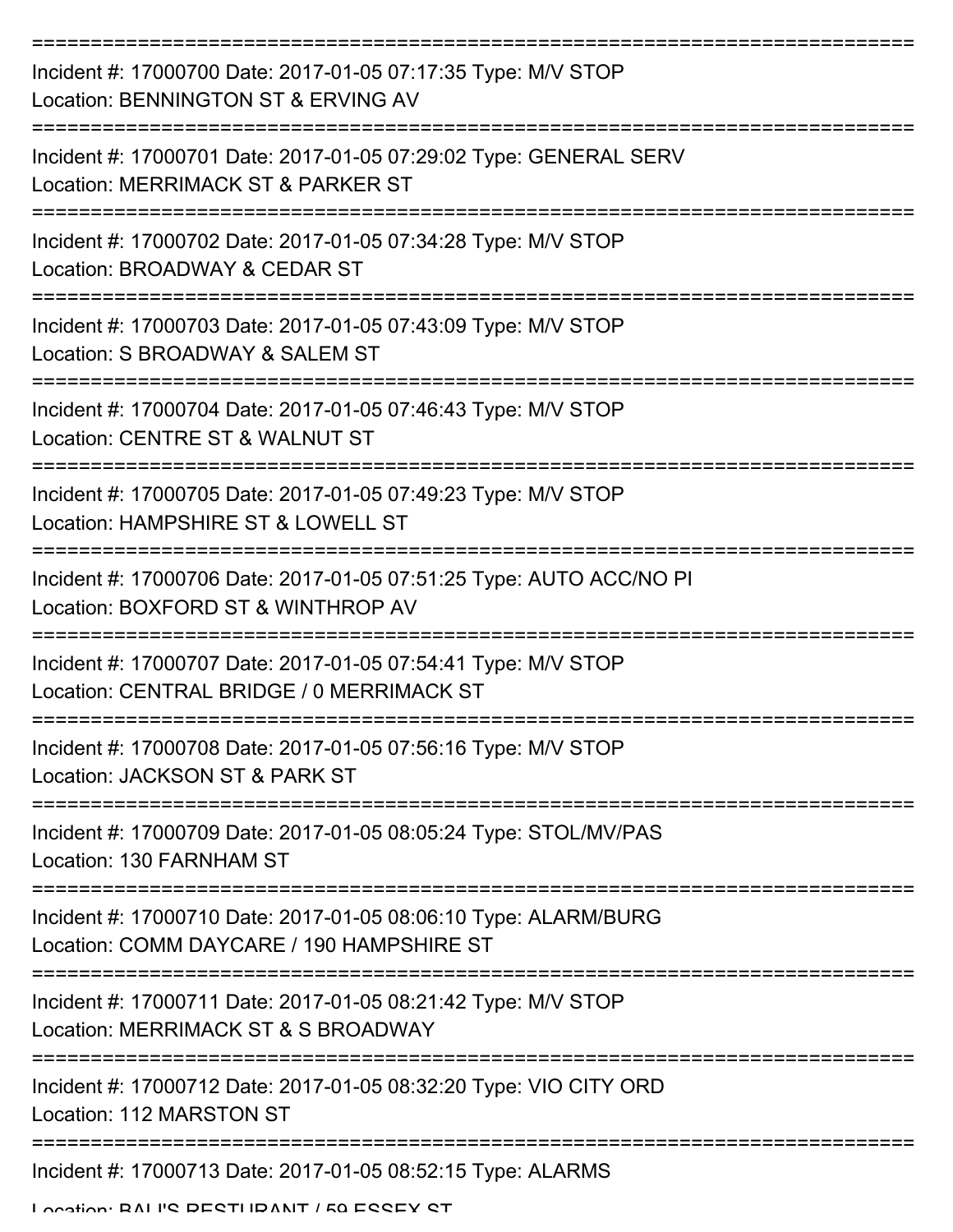| Incident #: 17000714 Date: 2017-01-05 09:18:32 Type: ALARM/BURG<br>Location: ST ANN'S HOME / 595 HAVERHILL ST |
|---------------------------------------------------------------------------------------------------------------|
| Incident #: 17000715 Date: 2017-01-05 09:38:00 Type: M/V STOP<br>Location: HAVERHILL ST & LAWRENCE ST         |
| Incident #: 17000716 Date: 2017-01-05 09:41:48 Type: NOTIFICATION<br>Location: 324 WALNUT ST                  |
| Incident #: 17000717 Date: 2017-01-05 09:54:13 Type: M/V STOP<br>Location: MERRIMACK ST & S UNION ST          |
| Incident #: 17000718 Date: 2017-01-05 09:55:59 Type: WARRANT SERVE<br>Location: 1 TREMONT ST FL 1             |
| Incident #: 17000719 Date: 2017-01-05 10:00:47 Type: M/V STOP<br>Location: 98 S UNION ST                      |
| Incident #: 17000720 Date: 2017-01-05 10:04:37 Type: M/V STOP<br>Location: 35 WINTHROP AVE                    |
| Incident #: 17000721 Date: 2017-01-05 10:12:26 Type: TOW OF M/V<br>Location: 6 ALLYN TER                      |
| Incident #: 17000722 Date: 2017-01-05 10:12:28 Type: M/V STOP<br>Location: DENNYS / 160 WINTHROP AV           |
| Incident #: 17000723 Date: 2017-01-05 10:13:06 Type: M/V STOP<br>Location: CAMBRIDGE ST & WINTHROP AV         |
| Incident #: 17000724 Date: 2017-01-05 10:22:54 Type: M/V STOP<br>Location: 253 PARK ST                        |
| Incident #: 17000725 Date: 2017-01-05 10:26:52 Type: 209A/SERVE<br>Location: 28 BEACON ST                     |
| Incident #: 17000726 Date: 2017-01-05 10:28:33 Type: M/V STOP<br>Location: S UNION ST & WINTHROP AV           |
| Incident #: 17000727 Date: 2017-01-05 10:32:05 Type: M/V STOP<br>Location: ANDOVER ST & S BROADWAY            |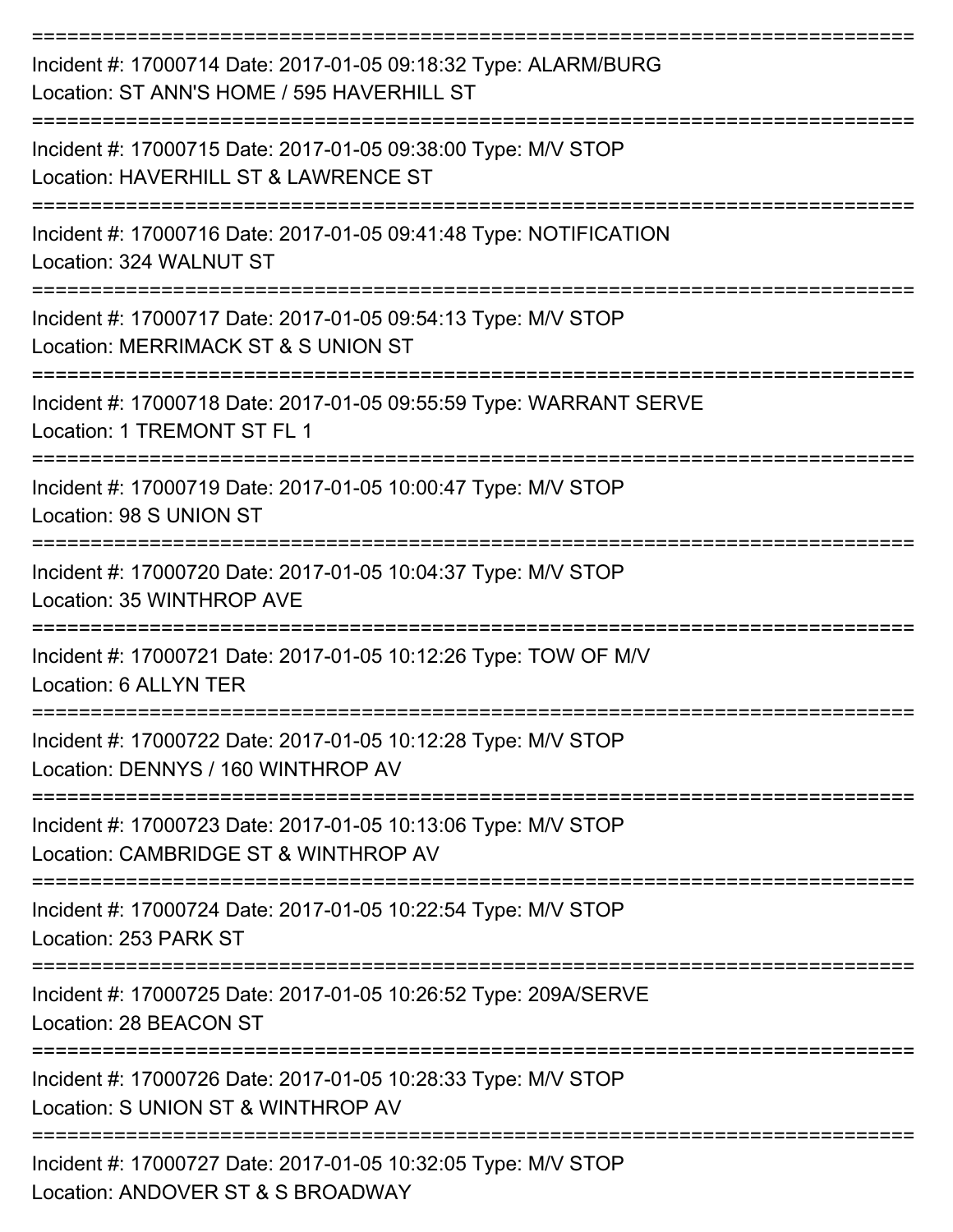| Incident #: 17000728 Date: 2017-01-05 10:39:19 Type: ALARM/BURG<br>Location: 62 JUNIPER ST                                                  |
|---------------------------------------------------------------------------------------------------------------------------------------------|
| =================================<br>Incident #: 17000729 Date: 2017-01-05 10:40:15 Type: M/V STOP<br>Location: ARLINGTON ST & HAMPSHIRE ST |
| Incident #: 17000730 Date: 2017-01-05 10:41:38 Type: M/V STOP<br>Location: LOWELL ST & MILTON ST<br>==============================          |
| Incident #: 17000731 Date: 2017-01-05 10:42:22 Type: SUS PERS/MV<br>Location: 58 BUTLER ST<br>======================================        |
| Incident #: 17000732 Date: 2017-01-05 10:46:27 Type: M/V STOP<br>Location: 65 NEWTON ST                                                     |
| Incident #: 17000733 Date: 2017-01-05 10:47:00 Type: M/V STOP<br>Location: BROADWAY & HAVERHILL ST                                          |
| :========================<br>Incident #: 17000734 Date: 2017-01-05 10:51:48 Type: MEDIC SUPPORT<br>Location: MARKET ST & PARKER ST          |
| Incident #: 17000735 Date: 2017-01-05 11:04:26 Type: KEEP PEACE<br>Location: 77 S UNION ST                                                  |
| Incident #: 17000736 Date: 2017-01-05 11:07:18 Type: M/V STOP<br>Location: FRANKLIN ST & VALLEY ST                                          |
| Incident #: 17000737 Date: 2017-01-05 11:14:13 Type: M/V STOP<br>Location: 65 TREMONT ST                                                    |
| Incident #: 17000738 Date: 2017-01-05 11:24:52 Type: BUILDING CHK<br>Location: 236 HAMPSHIRE ST                                             |
| Incident #: 17000739 Date: 2017-01-05 11:25:38 Type: M/V STOP<br>Location: HAMPSHIRE & WHITE                                                |
| Incident #: 17000740 Date: 2017-01-05 11:26:39 Type: M/V STOP<br>Location: DENNYS / 160 WINTHROP AV                                         |
| Incident #: 17000741 Date: 2017-01-05 11:41:06 Type: M/V STOP<br>Location: FRANKLIN ST & LOWELL ST                                          |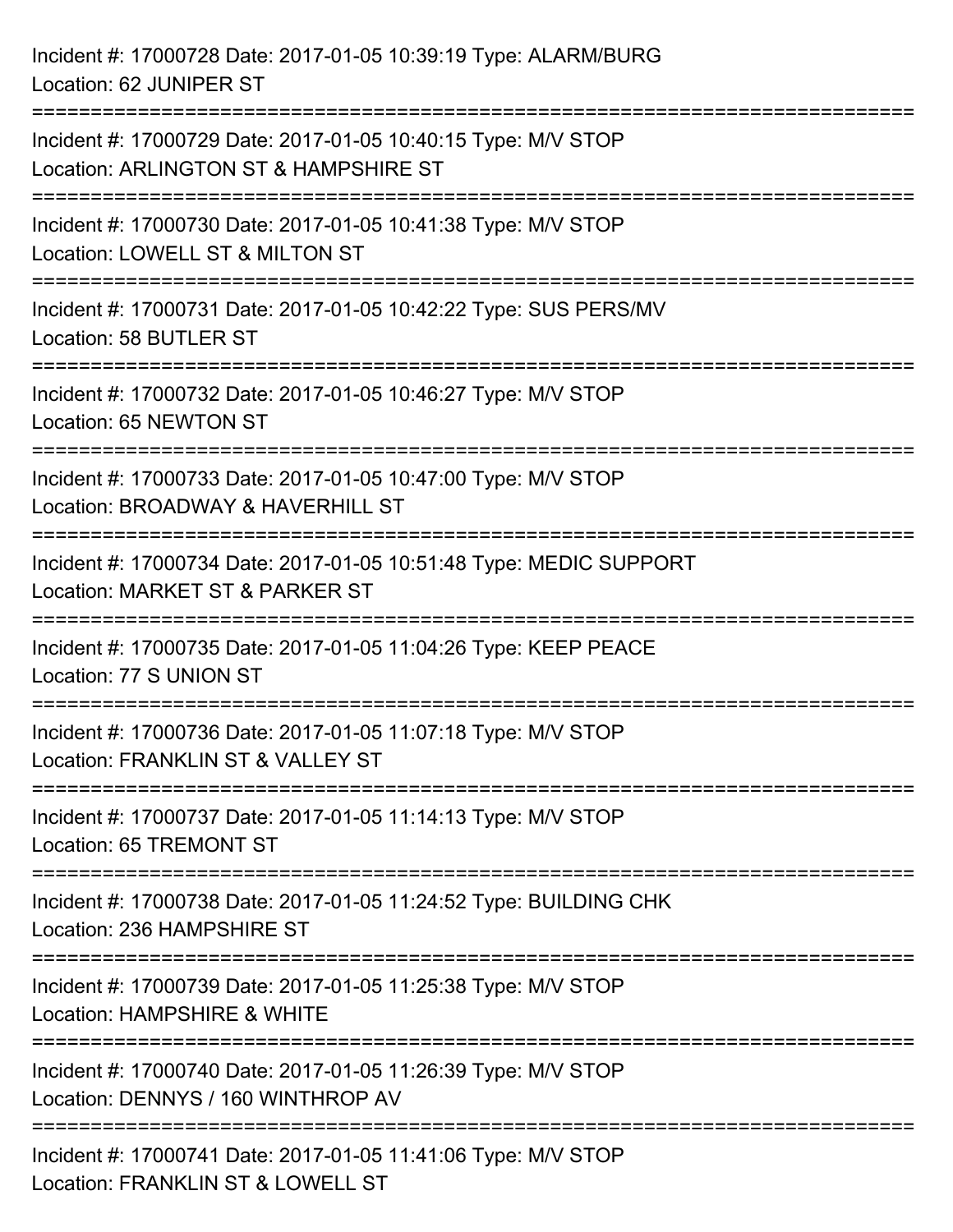| Incident #: 17000742 Date: 2017-01-05 11:46:45 Type: M/V STOP<br>Location: MT VERNON ST & S BROADWAY                            |
|---------------------------------------------------------------------------------------------------------------------------------|
| ====================<br>Incident #: 17000743 Date: 2017-01-05 11:59:54 Type: M/V STOP<br>Location: HAMPSHIRE ST & MYRTLE ST     |
| Incident #: 17000744 Date: 2017-01-05 12:04:56 Type: M/V STOP<br>Location: GRAFTON ST & WINTHROP AV<br>;======================  |
| Incident #: 17000745 Date: 2017-01-05 12:07:21 Type: M/V STOP<br>Location: JACKSON ST & SUMMER ST                               |
| Incident #: 17000746 Date: 2017-01-05 12:07:46 Type: M/V STOP<br>Location: 102 SPRUCE ST                                        |
| Incident #: 17000747 Date: 2017-01-05 12:13:07 Type: KEEP PEACE<br>Location: 2 APPLETON ST                                      |
| Incident #: 17000748 Date: 2017-01-05 12:18:39 Type: AUTO ACC/NO PI<br>Location: DENNYS / 160 WINTHROP AV<br>================== |
| Incident #: 17000749 Date: 2017-01-05 12:20:08 Type: MEDIC SUPPORT<br>Location: 109 WALNUT ST #REAR FL 1ST                      |
| Incident #: 17000750 Date: 2017-01-05 12:21:46 Type: M/V STOP<br>Location: E PLATT ST & FERRY ST                                |
| Incident #: 17000752 Date: 2017-01-05 12:23:25 Type: CIVIL PROB<br>Location: 90 LOWELL ST                                       |
| Incident #: 17000751 Date: 2017-01-05 12:26:55 Type: M/V STOP<br>Location: BRADFORD ST & HAMPSHIRE ST                           |
| Incident #: 17000753 Date: 2017-01-05 12:33:12 Type: M/V STOP<br>Location: 165 WOODLAND ST                                      |
| Incident #: 17000754 Date: 2017-01-05 12:50:29 Type: M/V STOP<br>Location: 189 E HAVERHILL ST                                   |
| Incident #: 17000755 Date: 2017-01-05 12:52:59 Type: KEEP PEACE<br>Location: 38A NORRIS ST                                      |

===========================================================================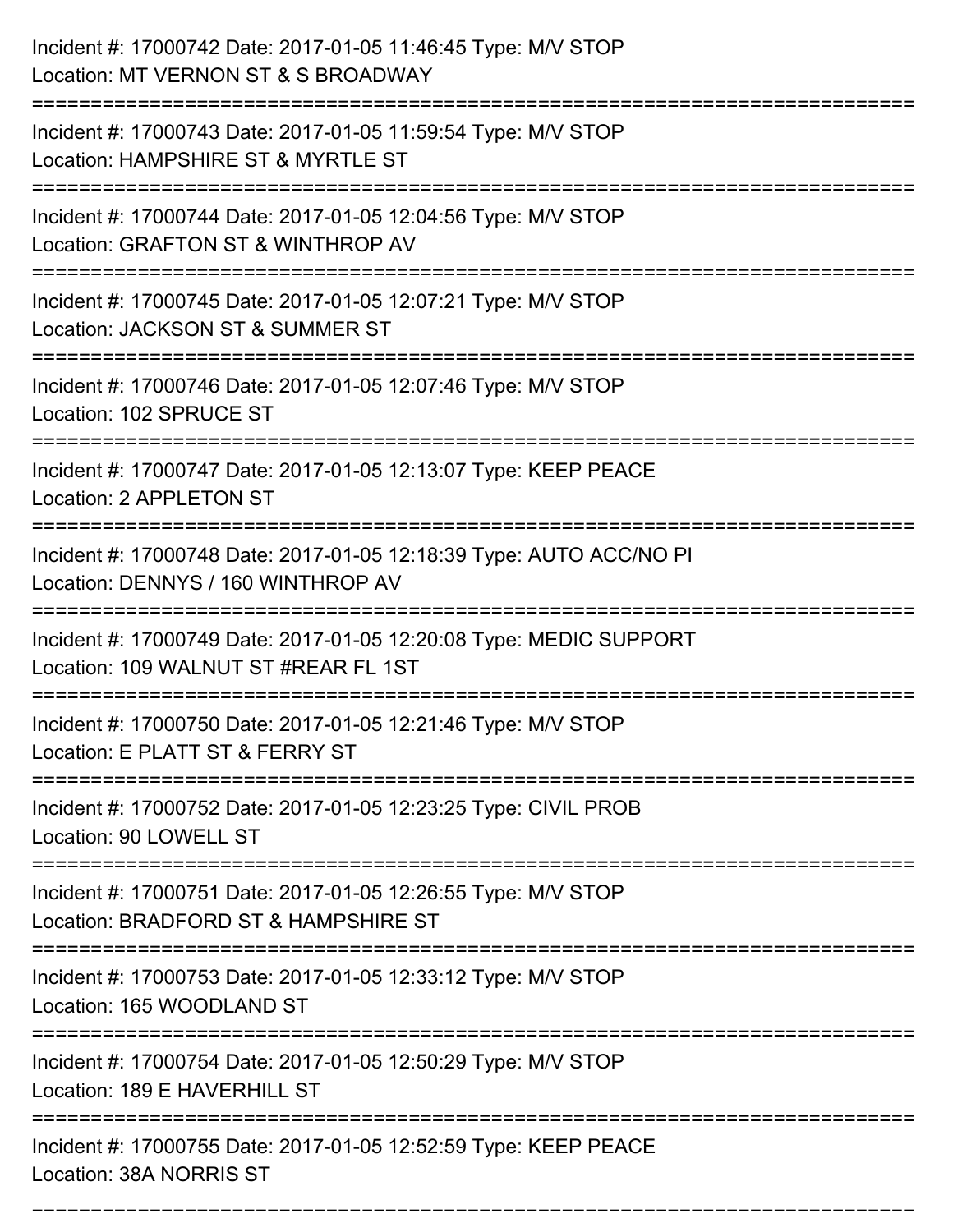| Incident #: 17000757 Date: 2017-01-05 13:01:19 Type: UNWANTEDGUEST<br>Location: 131 FARNHAM ST                                           |
|------------------------------------------------------------------------------------------------------------------------------------------|
| Incident #: 17000758 Date: 2017-01-05 13:03:19 Type: LOST PROPERTY<br>Location: ANDOVER ST & S BROADWAY<br>============================= |
| Incident #: 17000759 Date: 2017-01-05 13:23:08 Type: TOW OF M/V<br>Location: APPLETON ST & METHUEN ST                                    |
| Incident #: 17000761 Date: 2017-01-05 13:24:27 Type: SEX OFFENDER<br>Location: 20 ATKINSON ST FL 3                                       |
| Incident #: 17000760 Date: 2017-01-05 13:28:29 Type: M/V STOP<br>Location: S BROADWAY & RT 495                                           |
| Incident #: 17000762 Date: 2017-01-05 13:52:12 Type: UNWANTEDGUEST<br>Location: AUTO ZONE / 380 BROADWAY                                 |
| Incident #: 17000763 Date: 2017-01-05 13:57:56 Type: E911 HANGUP<br>Location: TP SUPERETTE / 105 S UNION ST                              |
| Incident #: 17000764 Date: 2017-01-05 14:08:38 Type: TOW OF M/V<br>Location: E HAVERHILL ST & YOUNG AV                                   |
| Incident #: 17000766 Date: 2017-01-05 14:10:16 Type: IDENTITY THEFT<br>Location: 49 SPRINGFIELD ST #3 FL 3                               |
| Incident #: 17000765 Date: 2017-01-05 14:10:48 Type: AUTO ACC/NO PI<br>Location: LEXINGTON ST & PARK ST                                  |
| Incident #: 17000768 Date: 2017-01-05 14:15:39 Type: INVESTIGATION<br>Location: FROST SCHOOL / 33 HAMLET ST                              |
| Incident #: 17000767 Date: 2017-01-05 14:20:10 Type: TRESPASSING<br>Location: 489 S BROADWAY                                             |
| Incident #: 17000769 Date: 2017-01-05 14:23:28 Type: INVESTIGATION<br>Location: 31 S BOWDOIN ST                                          |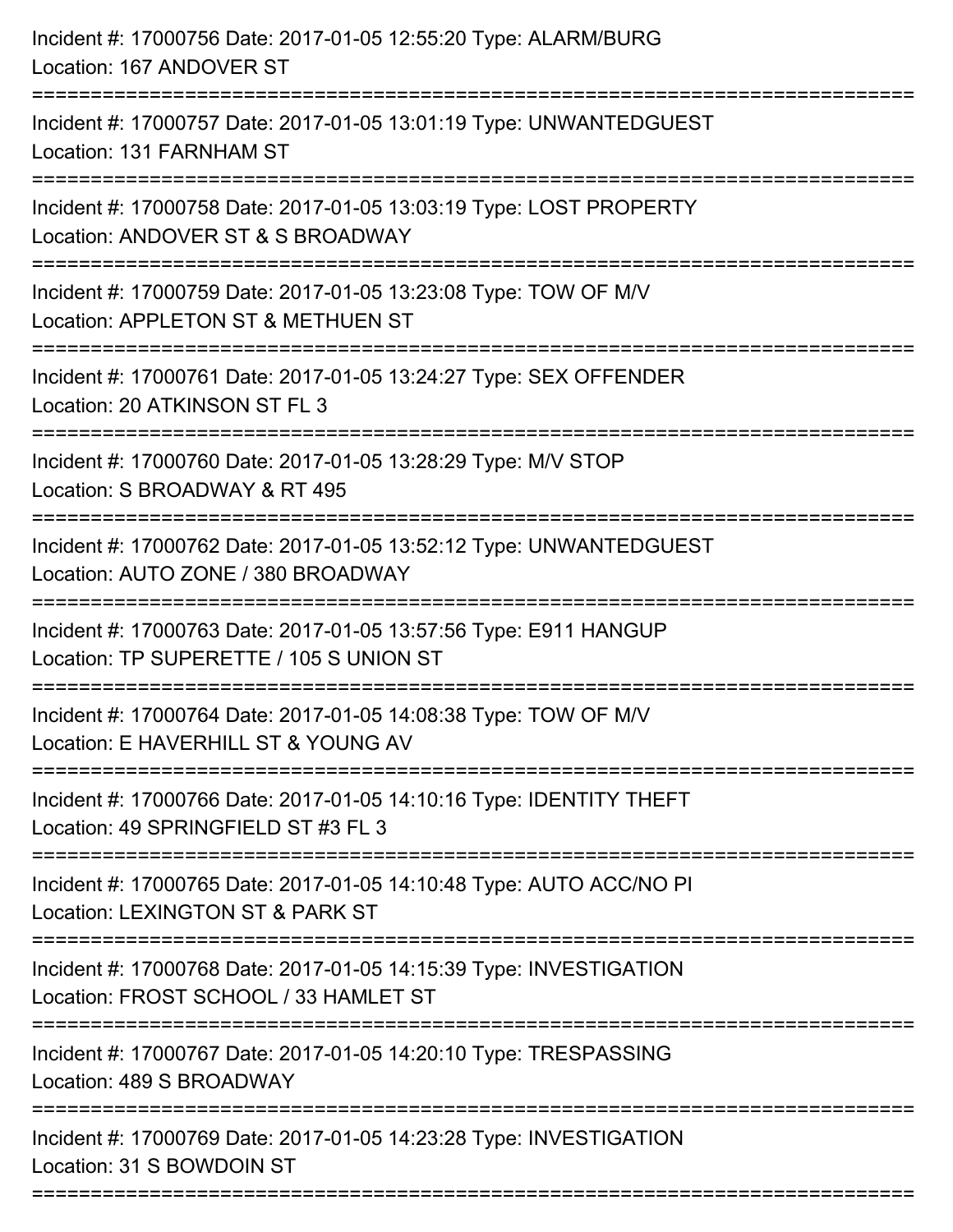| Location: SALVATION ARMY / 250 HAVERHILL ST                                                                                                                      |
|------------------------------------------------------------------------------------------------------------------------------------------------------------------|
| Incident #: 17000771 Date: 2017-01-05 14:27:11 Type: M/V STOP<br>Location: 239 BROADWAY<br>==============================                                        |
| Incident #: 17000772 Date: 2017-01-05 14:28:47 Type: TOW OF M/V<br>Location: JACKSON ST & JACKSON CT                                                             |
| Incident #: 17000773 Date: 2017-01-05 14:30:02 Type: M/V STOP<br>Location: BROADWAY & HAVERHILL ST<br>;===============================<br>====================== |
| Incident #: 17000774 Date: 2017-01-05 14:35:17 Type: M/V STOP<br>Location: CANAL ST & HAMPSHIRE ST                                                               |
| Incident #: 17000775 Date: 2017-01-05 14:41:04 Type: M/V STOP<br>Location: LAWRENCE & SPRUCE ST                                                                  |
| Incident #: 17000776 Date: 2017-01-05 14:44:35 Type: MAL DAMAGE<br>Location: MICROSEMI(ALL HAZ.MAT.REMOVED) / 6 LAKE ST<br>==============================        |
| Incident #: 17000777 Date: 2017-01-05 14:47:03 Type: M/V STOP<br>Location: BROADWAY & MANCHESTER ST                                                              |
| Incident #: 17000778 Date: 2017-01-05 14:47:30 Type: M/V STOP<br>Location: BROADWAY & HAVERHILL ST                                                               |
| Incident #: 17000779 Date: 2017-01-05 14:49:25 Type: M/V STOP<br>Location: BROADWAY & DAISY ST                                                                   |
| Incident #: 17000780 Date: 2017-01-05 14:53:57 Type: 209A/SERVE<br>Location: 40 KINGSTON ST                                                                      |
| Incident #: 17000781 Date: 2017-01-05 14:56:38 Type: UNWANTEDGUEST<br>Location: 10 HOLLY ST                                                                      |
| =================<br>Incident #: 17000782 Date: 2017-01-05 14:59:08 Type: M/V STOP<br>Location: BROADWAY & LOWELL ST                                             |
| Incident #: 17000783 Date: 2017-01-05 15:00:50 Type: M/V STOP<br>Location: TREMONT & BRADFORD                                                                    |

Incident #: 17000784 Date: 2017 01 05 15:04:38 Type: TOW OF M/V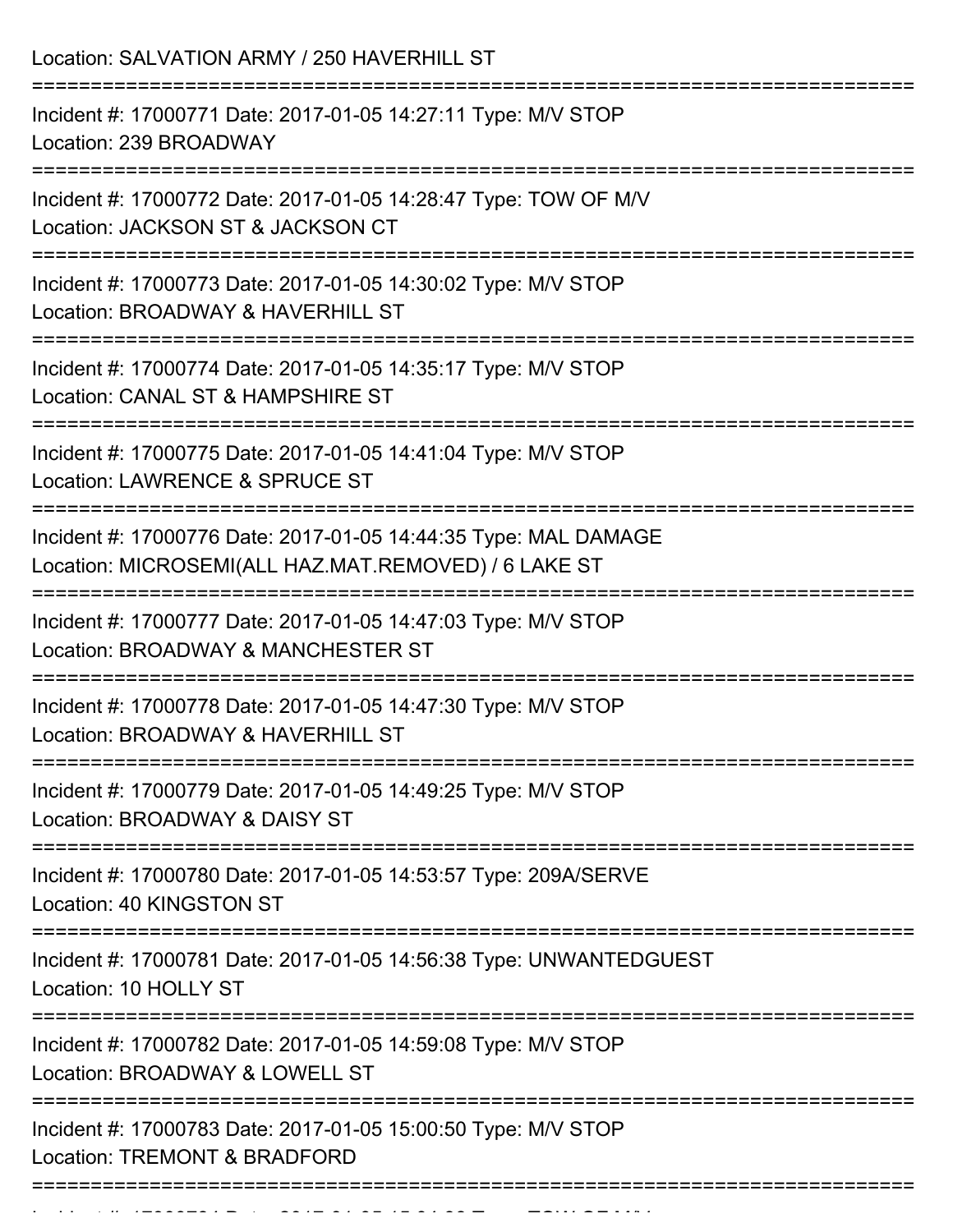Location: ERVING AV & MYRTLE CT =========================================================================== Incident #: 17000785 Date: 2017-01-05 15:07:49 Type: AUTO ACC/NO PI Location: 86 EVERETT ST =========================================================================== Incident #: 17000786 Date: 2017-01-05 15:09:39 Type: M/V STOP Location: BROADWAY & HAVERHILL ST =========================================================================== Incident #: 17000789 Date: 2017-01-05 15:18:59 Type: UNKNOWN PROB Location: CABOT RD & STANDISH RD =========================================================================== Incident #: 17000787 Date: 2017-01-05 15:19:07 Type: M/V STOP Location: FRANKLIN ST & HAVERHILL ST =========================================================================== Incident #: 17000788 Date: 2017-01-05 15:19:35 Type: M/V STOP Location: MANCHESTER ST & WEST ST =========================================================================== Incident #: 17000790 Date: 2017-01-05 15:21:36 Type: MAL DAMAGE Location: 25 LEONARD AV =========================================================================== Incident #: 17000791 Date: 2017-01-05 15:34:43 Type: M/V STOP Location: 1 TREMONT ST =========================================================================== Incident #: 17000792 Date: 2017-01-05 15:35:33 Type: MEDIC SUPPORT Location: D-6 INDUSTRIES / 605 S UNION ST =========================================================================== Incident #: 17000793 Date: 2017-01-05 15:42:15 Type: AUTO ACC/UNK PI Location: OLIVER SCHOOL / 183 HAVERHILL ST =========================================================================== Incident #: 17000795 Date: 2017-01-05 15:45:41 Type: THREATS Location: 102 BAILEY ST =========================================================================== Incident #: 17000794 Date: 2017-01-05 15:46:05 Type: M/V STOP Location: BROADWAY & HAVERHILL ST =========================================================================== Incident #: 17000796 Date: 2017-01-05 15:50:51 Type: M/V STOP Location: BROADWAY & LOWELL ST =========================================================================== Incident #: 17000797 Date: 2017-01-05 15:51:26 Type: SHOPLIFTING Location: CVS PHARMACY / 266 BROADWAY ===========================================================================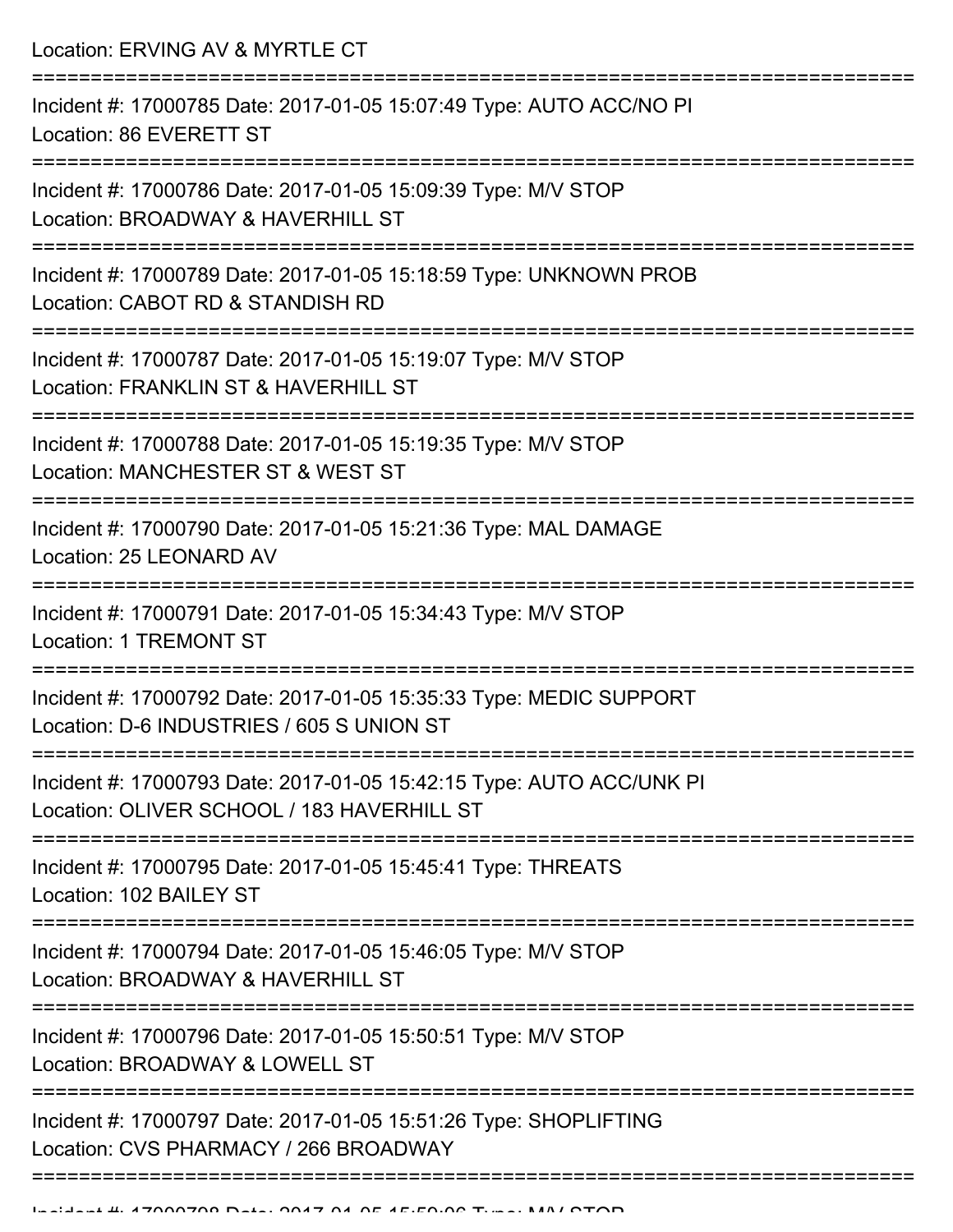| Location: BROADWAY & LOWELL ST                                                                                                            |
|-------------------------------------------------------------------------------------------------------------------------------------------|
| Incident #: 17000799 Date: 2017-01-05 16:01:31 Type: M/V STOP<br>Location: CEBTRAL BRIDGE / null                                          |
| :====================================<br>Incident #: 17000800 Date: 2017-01-05 16:02:36 Type: M/V STOP<br>Location: BAILEY ST & FOSTER ST |
| Incident #: 17000801 Date: 2017-01-05 16:05:25 Type: M/V STOP<br>Location: BROADWAY & LOWELL ST                                           |
| Incident #: 17000802 Date: 2017-01-05 16:10:38 Type: M/V STOP<br>Location: BROADWAY & LOWELL ST                                           |
| Incident #: 17000803 Date: 2017-01-05 16:12:18 Type: MAL DAMAGE<br>Location: 530 BROADWAY                                                 |
| Incident #: 17000804 Date: 2017-01-05 16:13:15 Type: M/V STOP<br>Location: BROADWAY & LOWELL ST                                           |
| Incident #: 17000805 Date: 2017-01-05 16:16:32 Type: M/V STOP<br>Location: 50 BROADWAY                                                    |
| =========================<br>Incident #: 17000806 Date: 2017-01-05 16:25:10 Type: DRUG VIO<br>Location: LAWRENCE & SPRUCE                 |
| Incident #: 17000807 Date: 2017-01-05 16:26:07 Type: AUTO ACC/NO PI<br>Location: 31 MERRIMACK ST                                          |
| Incident #: 17000808 Date: 2017-01-05 16:28:27 Type: NEIGHBOR PROB<br>Location: 39 SWAN ST FL 2ND                                         |
| Incident #: 17000809 Date: 2017-01-05 16:29:46 Type: WARRANT SERVE<br>Location: 40 KINGSTON ST                                            |
| Incident #: 17000810 Date: 2017-01-05 16:30:16 Type: M/V STOP<br>Location: HAVERHILL ST & MORTON ST                                       |
| Incident #: 17000811 Date: 2017-01-05 16:31:34 Type: AUTO ACC/UNK PI<br>Location: FOSTER ST & SALEM ST                                    |
| ------------------------------------<br>Incident #: 17000812 Date: 2017-01-05 16:36:41 Type: M/V STOP                                     |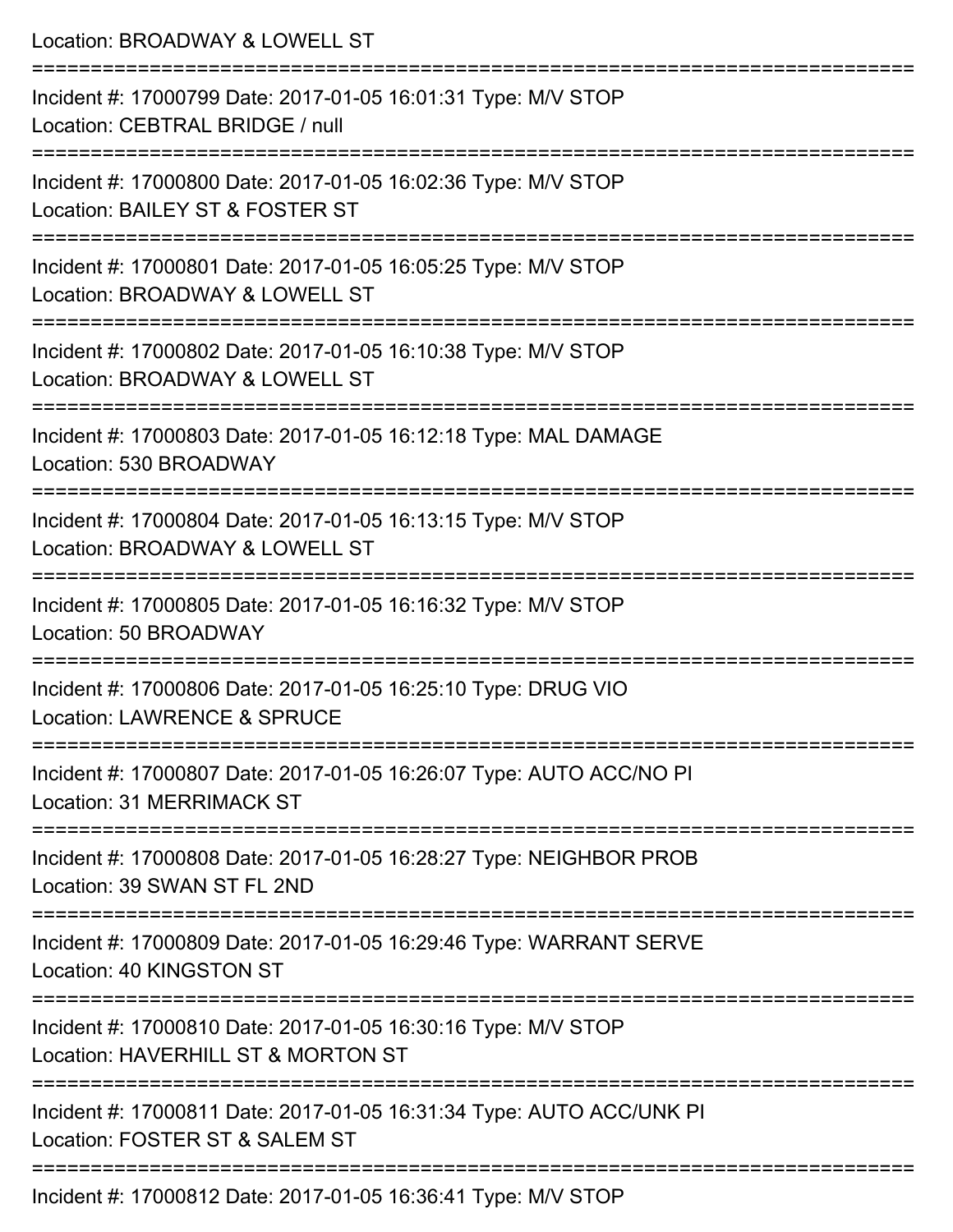| Incident #: 17000813 Date: 2017-01-05 16:37:38 Type: CK WELL BEING<br>Location: 34 LAKE ST       |
|--------------------------------------------------------------------------------------------------|
| Incident #: 17000814 Date: 2017-01-05 16:43:30 Type: ALARM/HOLD<br>Location: 14 AMESBURY ST      |
| Incident #: 17000815 Date: 2017-01-05 16:48:33 Type: M/V STOP<br>Location: BROADWAY & LOWELL ST  |
| Incident #: 17000816 Date: 2017-01-05 16:50:42 Type: STOLEN PROP<br>Location: 10 GRAFTON ST      |
| Incident #: 17000817 Date: 2017-01-05 16:55:21 Type: ALARM/BURG<br>Location: 141 OXFORD ST       |
| Incident #: 17000818 Date: 2017-01-05 16:55:55 Type: WARRANT SERVE<br>Location: 13 GARDEN ST     |
| Incident #: 17000819 Date: 2017-01-05 16:59:35 Type: M/V STOP<br>Location: BROADWAY & LOWELL ST  |
| Incident #: 17000820 Date: 2017-01-05 17:03:14 Type: UNKNOWN PROB<br>Location: 81 WEST ST FL 3   |
| Incident #: 17000821 Date: 2017-01-05 17:03:38 Type: MEDIC SUPPORT<br>Location: 73 BROOKFIELD ST |
| Incident #: 17000822 Date: 2017-01-05 17:09:30 Type: M/V STOP<br>Location: BROADWAY & LOWELL ST  |
| Incident #: 17000823 Date: 2017-01-05 17:18:06 Type: M/V STOP<br>Location: BROADWAY & LOWELL ST  |
| Incident #: 17000824 Date: 2017-01-05 17:23:09 Type: AUTO ACC/PI<br>Location: 1 BARKER ST        |
| Incident #: 17000825 Date: 2017-01-05 17:23:45 Type: M/V STOP<br><b>Location: 1 FRANKLIN ST</b>  |
| Incident #: 17000826 Date: 2017-01-05 17:30:46 Type: M/V STOP                                    |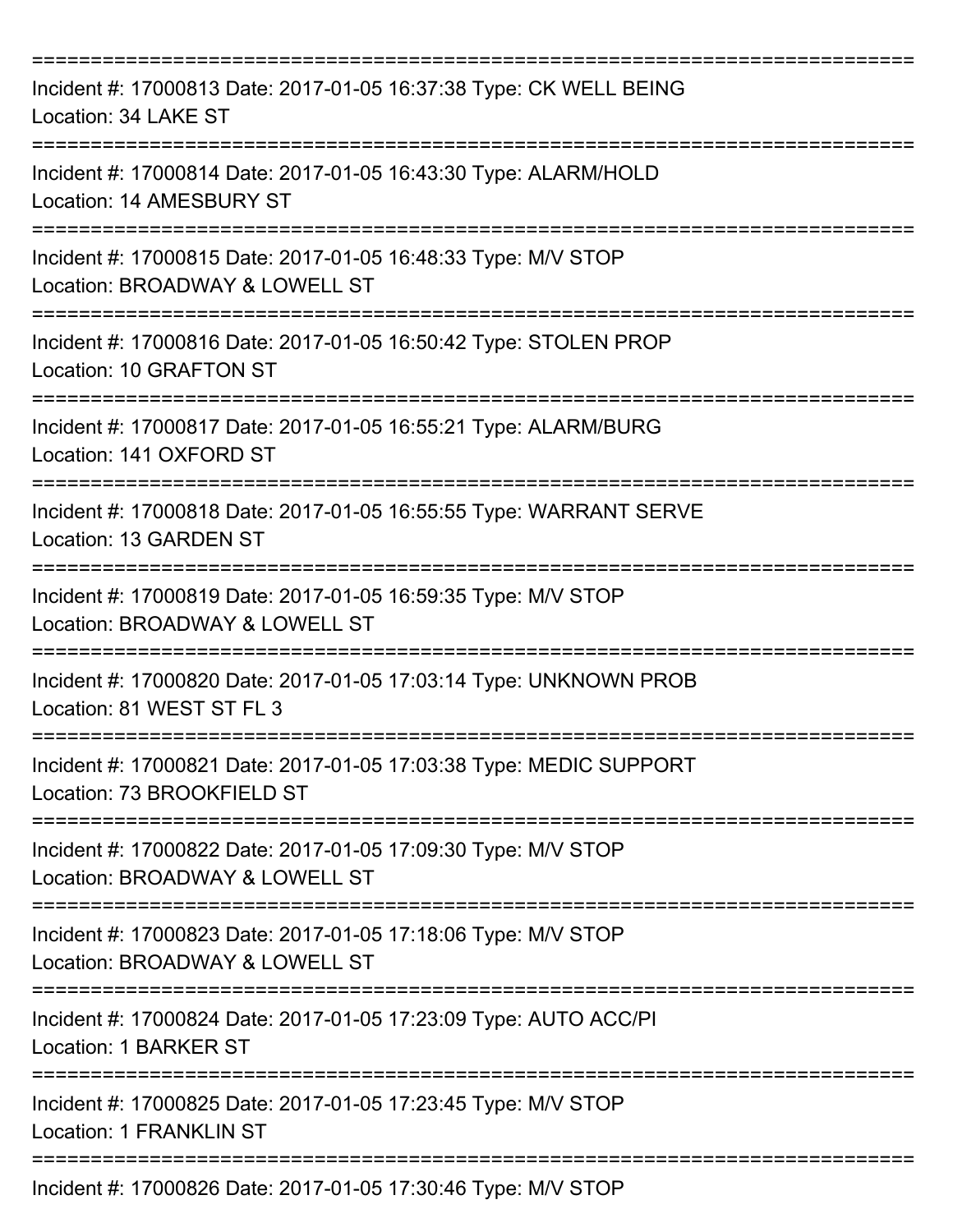| Incident #: 17000827 Date: 2017-01-05 17:37:01 Type: M/V STOP<br>Location: AMESBURY ST & COMMON ST                         |
|----------------------------------------------------------------------------------------------------------------------------|
| Incident #: 17000829 Date: 2017-01-05 17:40:17 Type: MV/BLOCKING<br>Location: 207 ABBOTT ST                                |
| Incident #: 17000828 Date: 2017-01-05 17:40:46 Type: M/V STOP<br>Location: PARK ST & WALNUT ST                             |
| Incident #: 17000830 Date: 2017-01-05 17:43:57 Type: B&E/PAST<br>Location: 56 SPRINGFIELD ST #5                            |
| Incident #: 17000831 Date: 2017-01-05 17:52:09 Type: M/V STOP<br>Location: BROADWAY & LAKE ST                              |
| Incident #: 17000832 Date: 2017-01-05 17:59:43 Type: UNKNOWN PROB<br>Location: S BROADWAY & SALEM ST                       |
| Incident #: 17000833 Date: 2017-01-05 18:02:04 Type: M/V STOP<br>Location: ARLINGTON ST & BROADWAY                         |
| Incident #: 17000834 Date: 2017-01-05 18:09:50 Type: M/V STOP<br>Location: BROADWAY & CONCORD ST                           |
| Incident #: 17000835 Date: 2017-01-05 18:10:49 Type: M/V STOP<br>Location: ARLINGTON ST & BROADWAY                         |
| Incident #: 17000836 Date: 2017-01-05 18:12:29 Type: TOW OF M/V<br>Location: ABBOTT ST & S UNION ST                        |
| Incident #: 17000837 Date: 2017-01-05 18:22:59 Type: M/V STOP<br>Location: S UNION ST & SPRINGFIELD ST                     |
| Incident #: 17000838 Date: 2017-01-05 18:23:13 Type: KEEP PEACE<br><b>Location: 1 TREMONT ST</b>                           |
| Incident #: 17000839 Date: 2017-01-05 18:39:57 Type: SUS PERS/MV<br>Location: SOUTH LAWRENCE EAST SCHOOL / 165 CRAWFORD ST |
| Incident #: 17000843 Date: 2017-01-05 18:45:20 Type: TRESPASSING<br>דמ וממונות מי <del>דד</del> בעיר ביו                   |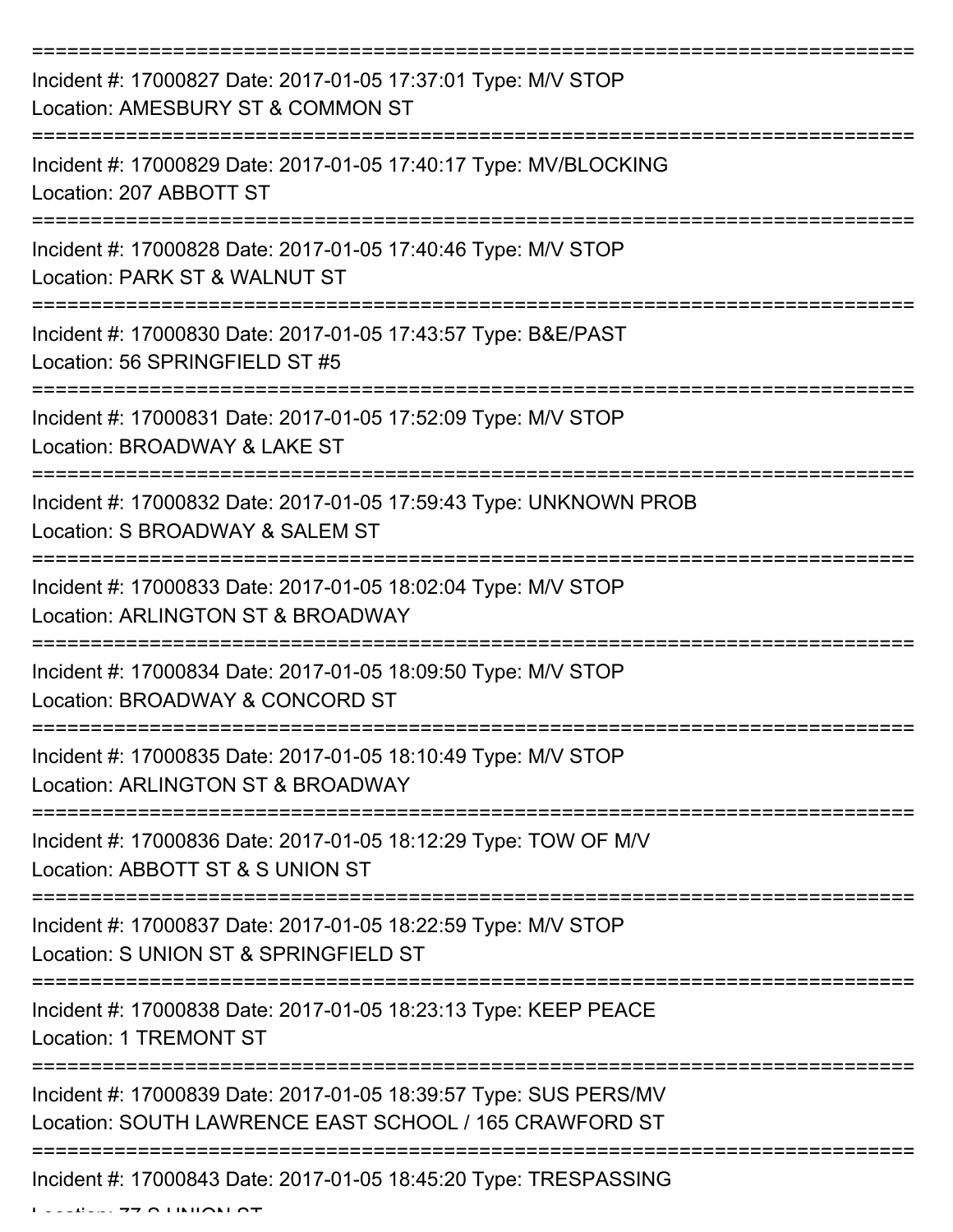| Incident #: 17000840 Date: 2017-01-05 18:54:22 Type: M/V STOP<br>Location: N PARISH RD & PHILLIPS ST |
|------------------------------------------------------------------------------------------------------|
| Incident #: 17000841 Date: 2017-01-05 18:59:45 Type: M/V STOP<br>Location: CARVER ST & SHATTUCK ST   |
| Incident #: 17000842 Date: 2017-01-05 19:00:25 Type: MISSING PERS<br>Location: 7C SUMMER ST          |
| Incident #: 17000844 Date: 2017-01-05 19:04:00 Type: M/V STOP<br>Location: ABBOTT ST & PARKER ST     |
| Incident #: 17000845 Date: 2017-01-05 19:10:09 Type: MISSING PERS<br>Location: 7 SUMMER ST #B        |
| Incident #: 17000846 Date: 2017-01-05 19:25:17 Type: MEDIC SUPPORT<br>Location: 19 AMESBURY ST       |
| Incident #: 17000847 Date: 2017-01-05 19:46:32 Type: AUTO ACC/NO PI<br>Location: BROADWAY & PARK ST  |
| Incident #: 17000848 Date: 2017-01-05 19:49:01 Type: SUS PERS/MV<br>Location: PLATT ST & WOODLAND ST |
| Incident #: 17000849 Date: 2017-01-05 19:52:24 Type: LARCENY/PROG<br>Location: 31 KATHERINE ST       |
| Incident #: 17000851 Date: 2017-01-05 19:54:07 Type: SUS PERS/MV<br>Location: PLATT ST & WOODLAND ST |
| Incident #: 17000850 Date: 2017-01-05 19:57:47 Type: M/V STOP<br>Location: GENERAL ST & UNION ST     |
| Incident #: 17000852 Date: 2017-01-05 20:00:56 Type: A&B PAST<br>Location: 225 ESSEX ST              |
| Incident #: 17000853 Date: 2017-01-05 20:03:20 Type: AUTO ACC/NO PI<br>Location: 903 ESSEX ST        |
| Incident #: 17000854 Date: 2017-01-05 20:05:26 Type: MAL DAMAGE                                      |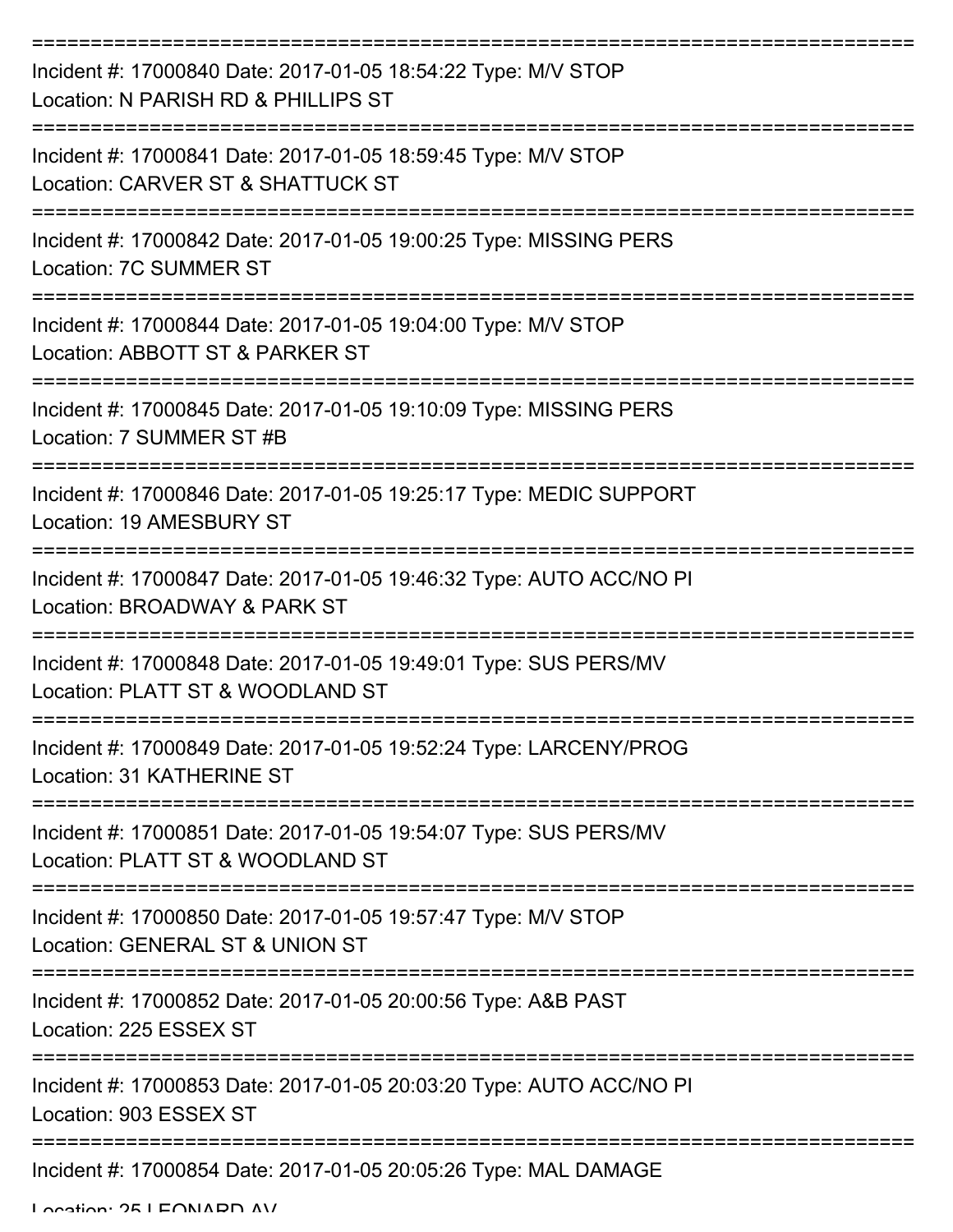| Incident #: 17000855 Date: 2017-01-05 20:36:45 Type: AUTO ACC/PI<br>Location: 327 HAVERHILL ST                                  |
|---------------------------------------------------------------------------------------------------------------------------------|
| Incident #: 17000856 Date: 2017-01-05 20:38:25 Type: GENERAL SERV<br>Location: TREMONT ST<br>----------------                   |
| Incident #: 17000857 Date: 2017-01-05 20:50:23 Type: M/V STOP<br>Location: MERRIMACK ST & S BROADWAY                            |
| Incident #: 17000858 Date: 2017-01-05 20:51:00 Type: M/V STOP<br>Location: APPLETON ST & ESSEX ST                               |
| Incident #: 17000859 Date: 2017-01-05 20:55:39 Type: SPECIAL CHECK<br>Location: PEMBERTON PARK / null                           |
| Incident #: 17000860 Date: 2017-01-05 21:05:46 Type: MV/BLOCKING<br><b>Location: PLATT CT</b><br>============================== |
| Incident #: 17000861 Date: 2017-01-05 21:07:28 Type: M/V STOP<br>Location: S BROADWAY & SALEM ST                                |
| Incident #: 17000862 Date: 2017-01-05 21:34:22 Type: MV/BLOCKING<br>Location: 68 AVON ST                                        |
| Incident #: 17000864 Date: 2017-01-05 22:10:20 Type: TOW/REPOSSED<br>Location: 74 BERKELEY ST                                   |
| Incident #: 17000863 Date: 2017-01-05 22:14:55 Type: HIT & RUN M/V<br>Location: 199 SALEM ST                                    |
| Incident #: 17000866 Date: 2017-01-05 22:25:52 Type: HIT & RUN M/V<br>Location: S BROADWAY & SALEM ST                           |
| Incident #: 17000865 Date: 2017-01-05 22:26:09 Type: INVESTIGATION<br>Location: HOLIDAY INN EXPRESS / 224 WINTHROP AV           |
| Incident #: 17000867 Date: 2017-01-05 22:28:15 Type: WARRANT SERVE<br>Location: 209 PROSPECT ST FL 3                            |
| Incident #: 17000868 Date: 2017-01-05 22:35:58 Type: SUS PERS/MV                                                                |

Location: SOCIAL SECURITY / 439 S UNION ST